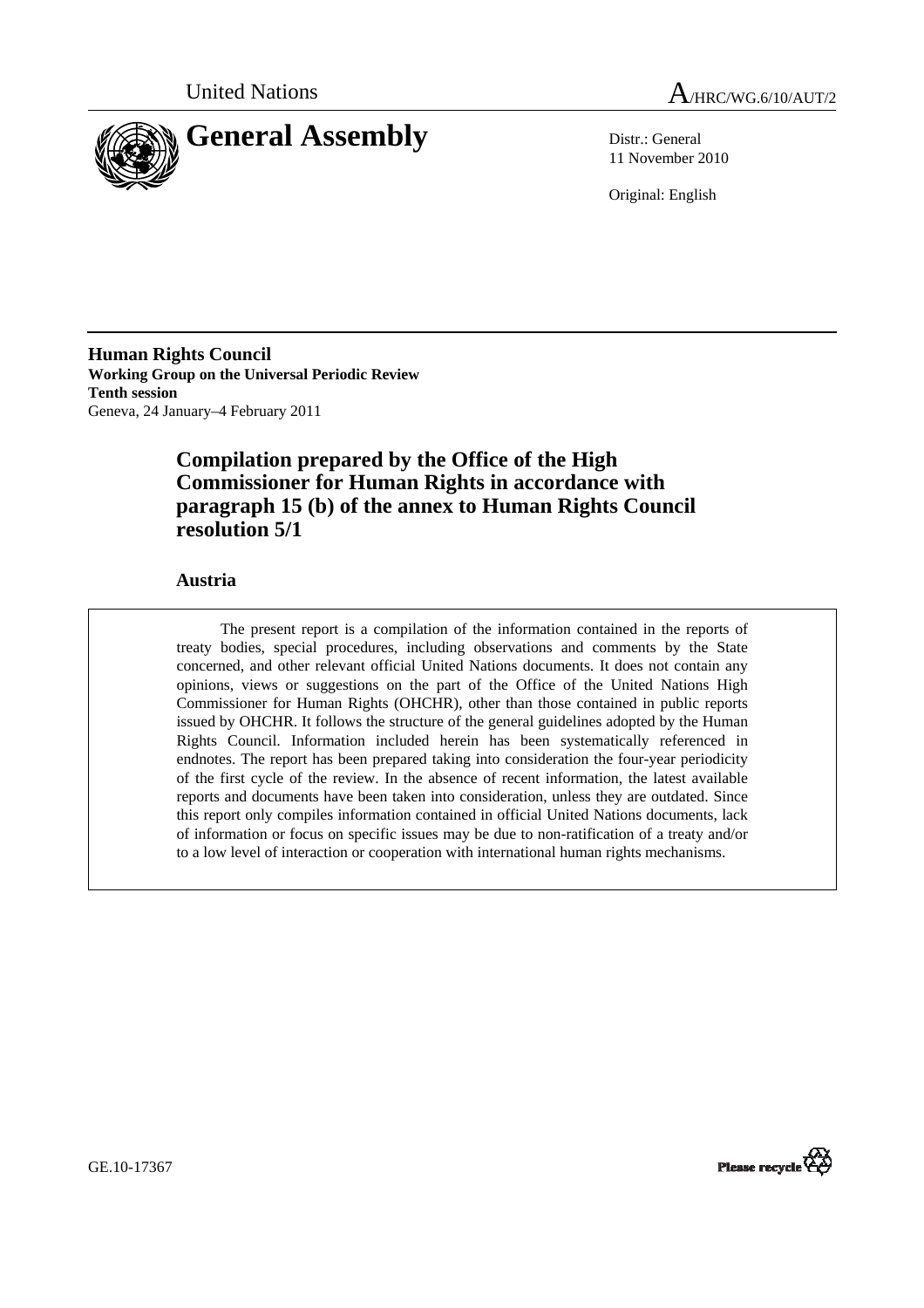# **I. Background and framework**

# **A. Scope of international obligations**<sup>1</sup>

| Universal human rights<br>treaties <sup>2</sup> | Date of ratification,<br>accession or succession | Declarations/reservations                                                                         | Recognition of specific<br>competences of treaty<br>bodies |
|-------------------------------------------------|--------------------------------------------------|---------------------------------------------------------------------------------------------------|------------------------------------------------------------|
| <b>ICERD</b>                                    | 9 May 1972                                       | Yes (art. $4$ )                                                                                   | Individual<br>complaints (art. 14):<br>Yes                 |
| <b>ICESCR</b>                                   | 10 September 1978                                | None                                                                                              |                                                            |
| <b>ICCPR</b>                                    | 10 September 1978                                | Inter-State<br>Yes (arts. 9, 10, 12,<br>14, 19, 21, 22 and<br>complaints (art. 41):<br>Yes<br>26) |                                                            |
| <b>ICCPR-OP1</b>                                | 10 December 1987                                 | Yes (arts. $5$ and $28$ )                                                                         |                                                            |
| <b>ICCPR-OP2</b>                                | 2 March 1993                                     | None                                                                                              |                                                            |
| <b>CEDAW</b>                                    | 31 March 1982                                    | Yes (art. $11$ )                                                                                  |                                                            |
| <b>OP-CEDAW</b>                                 | 6 September 2000                                 | None                                                                                              | Inquiry procedure<br>(arts. $8$ and $9$ ): Yes             |
| CAT                                             | 29 July 1987                                     | Yes (arts. $5$ and $15$ )                                                                         | Inter-State<br>complaints (art. 21):<br>Yes                |
|                                                 |                                                  |                                                                                                   | Individual<br>complaints (art. 22):<br>Yes                 |
|                                                 |                                                  |                                                                                                   | Inquiry procedure<br>(art. 20): Yes                        |
| <b>CRC</b>                                      | 6 August 1992                                    | Yes (arts. 13, 15, 17<br>and $38$ )                                                               |                                                            |
| <b>OP-CRC-AC</b>                                | 1 February 2002                                  | <b>Binding declaration</b><br>under art. 3: 17 years                                              |                                                            |
| OP-CRC-SC                                       | 6 May 2004                                       | None                                                                                              |                                                            |
| <b>CRPD</b>                                     | 26 September 2008                                | None                                                                                              |                                                            |
| <b>OP-CRPD</b>                                  | 26 September 2008                                | None                                                                                              | Inquiry procedure<br>(arts. $6$ and $7$ ): Yes             |

*Treaties to which Austria is not a party:* OP-ICESCR,<sup>3</sup> OP-CAT (signature only, 2003), ICRMW, and CED (signature only, 2007).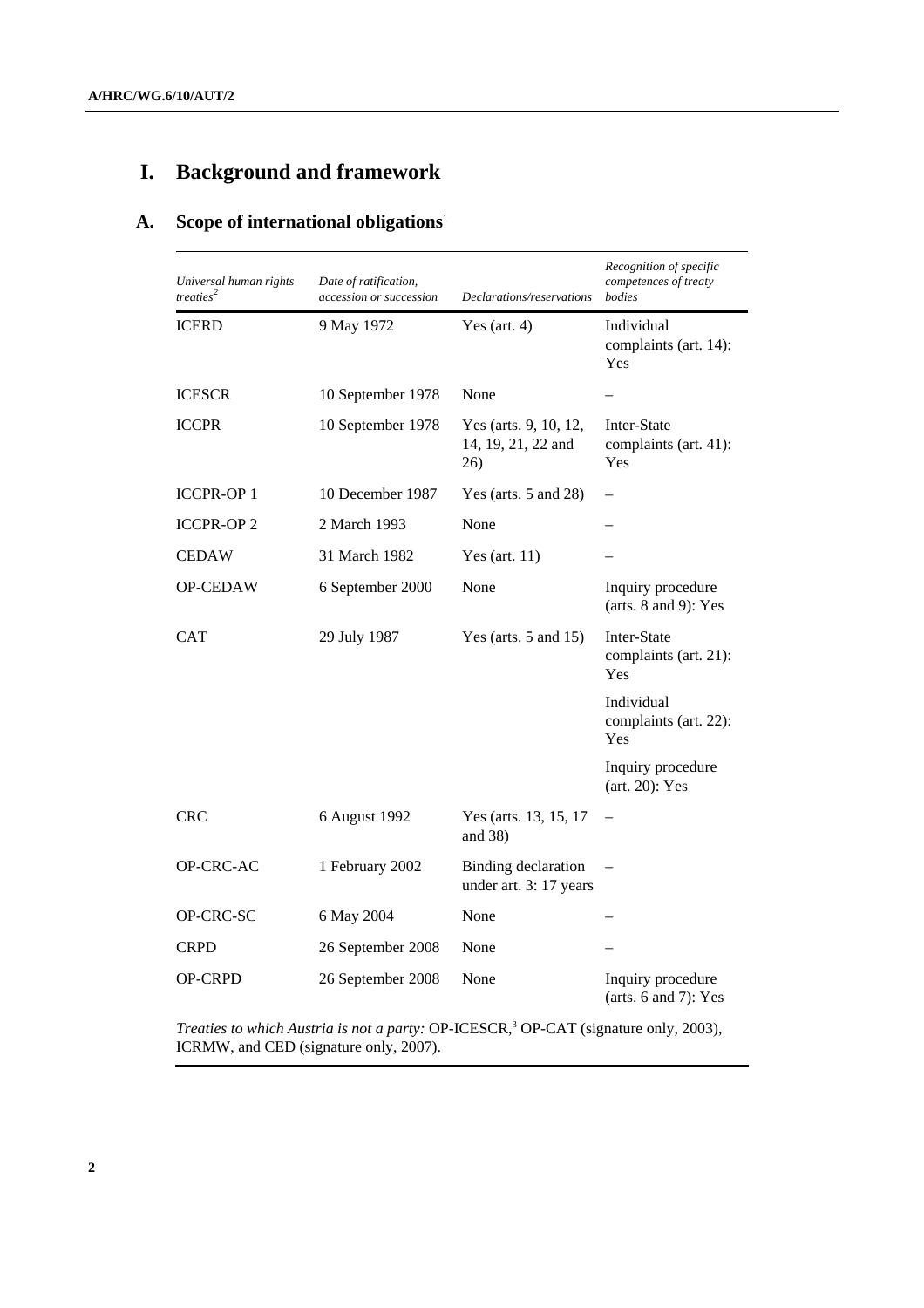| Other main relevant international instruments                                             | Ratification, accession or succession |
|-------------------------------------------------------------------------------------------|---------------------------------------|
| Convention on the Prevention and<br>Punishment of the Crime of Genocide                   | <b>Yes</b>                            |
| Rome Statute of the International Criminal<br>Court                                       | Yes.                                  |
| Palermo Protocol <sup>4</sup>                                                             | <b>Yes</b>                            |
| Refugees and stateless persons <sup>5</sup>                                               | <b>Yes</b>                            |
| Geneva Conventions of 12 August 1949 and Yes<br>Additional Protocols thereto <sup>6</sup> |                                       |
| $\rm ILO$ fundamental conventions <sup>7</sup>                                            | <b>Yes</b>                            |
| <b>UNESCO</b> Convention against<br>Discrimination in Education                           | No                                    |

1. In 2010, the Committee against Torture (CAT) invited Austria to ratify OP-CAT, ICRMW and CED.<sup>8</sup>

2. The Committee on the Elimination of Discrimination against Women (CEDAW), <sup>9</sup> the Committee on Economic, Social and Cultural Rights (CESCR)<sup>10</sup> and the Committee on Elimination of Racial Discrimination  $(CERD)^{11}$  have encouraged Austria to consider ratifying ICRMW.

### **B. Constitutional and legislative framework**

3. In 2005, CRC recommended that Austria continue and strengthen its efforts to incorporate the rights of the child into the Constitution both at Federal and Länder level. It also recommended that Austria take all necessary measures to ensure that its domestic legislation fully conformed with the Convention. $^{12}$ 

4. In 2010, CAT noted the Criminal Procedure Reform Act and the amendments to the Code of Criminal Procedure. It welcomed the provisions regarding: the prohibition of evidence obtained by means of torture, or other unlawful interrogation methods; the express reference to the right of the defendant to remain silent; the right to contact a lawyer prior to the interrogation; the right of the defendant to be assisted by an interpreter; the right of the defendant to inspect the police files concerning the case; and the entry into force in June 2009 of the Second Violence Protection Act.<sup>13</sup>

# **C. Institutional and human rights infrastructure**

5. The Austrian Ombudsman Board was accredited with B Status by the International Coordinating Committee of National Human Rights Institutions for the Promotion and Protection of Human Rights (ICC) for the first time in 2000.<sup>14</sup>

6. In 2008, CERD welcomed the establishment in 2005 of the Ombudsperson for Equal Treatment irrespective of ethnic affiliation, religion or belief, age or sexual orientation in employment.<sup>15</sup> In 2010, CAT recommended that Austria strengthen and expand the mandate of the Austrian Ombudsperson Board, to include protection and promotion of all human rights in accordance with the Paris Principles.<sup>16</sup> CESCR expressed similar concerns in  $2006$ <sup>17</sup>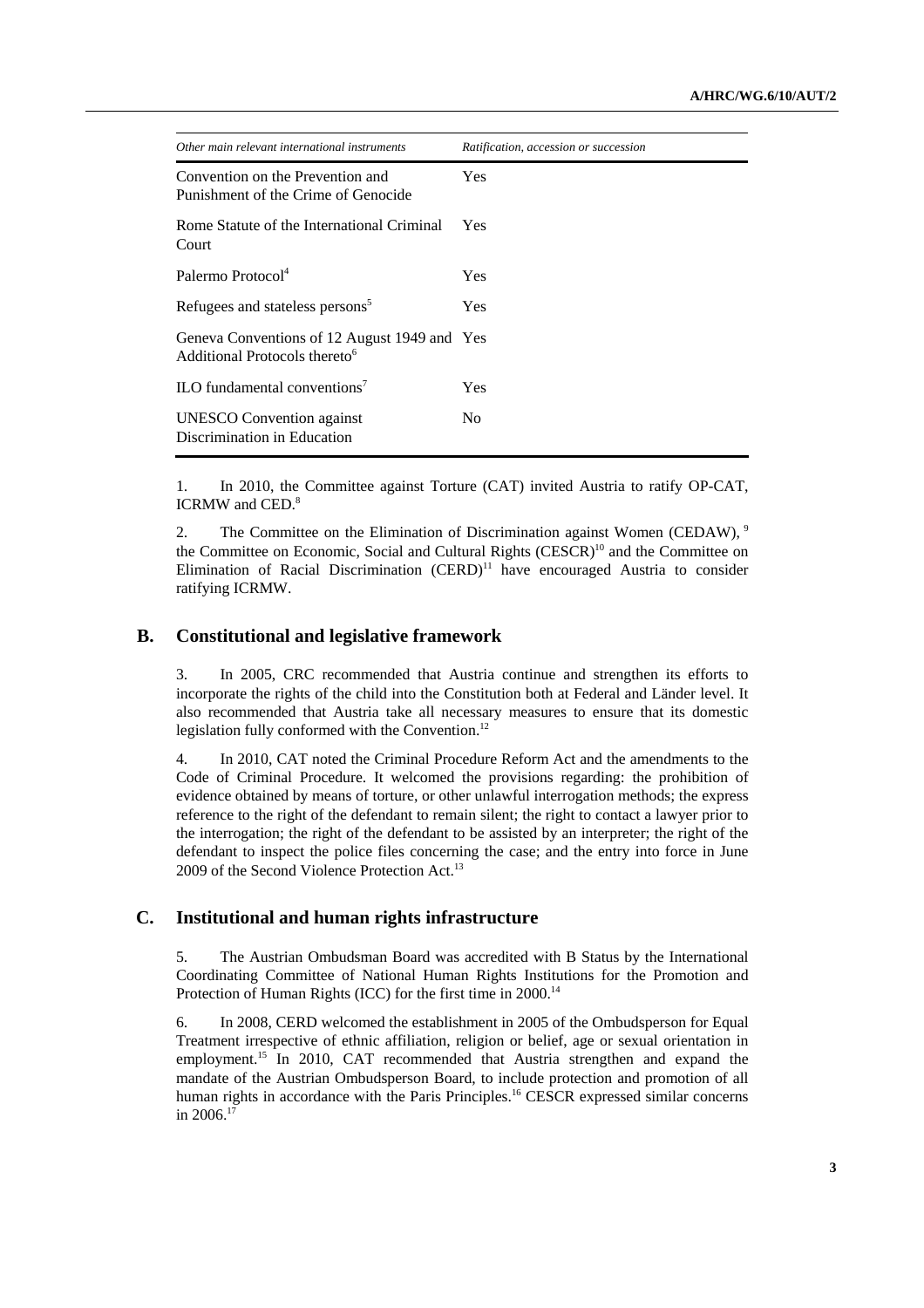### **D. Policy measures**

7. In 2008, CERD expressed concerned about reported instances of hate speech by politicians, targeting migrants, asylum-seekers, refugees, persons of African origin and members of minorities. It recommended that Austria take resolute action to counter any tendency, especially from politicians, to target, stigmatize, stereotype or profile people on the basis of race, colour, descent and national or ethnic origin, or to use racist propaganda in politics.<sup>18</sup>

8. In 2010, the ILO Committee of Experts on the Application of Conventions and Recommendations considered that Austrian nationals with migration background might be confronted with unequal opportunities and treatment in employment and occupation, and that those situations needed to be monitored and addressed. The ILO Committee asked Austria to continue to provide information on the situation of the Roma minority, and on any initiatives undertaken to combat racism and xenophobia, as well as the adoption and implementation of the National Action Plan for Integration.<sup>19</sup>

# **II. Promotion and protection of human rights on the ground**

### **A. Cooperation with human rights mechanisms**

### **1. Cooperation with treaty bodies**

| Treaty body <sup>20</sup> | Latest report<br>submitted and<br>considered | Latest concluding<br>observations | Follow-up response | Reporting status                                 |
|---------------------------|----------------------------------------------|-----------------------------------|--------------------|--------------------------------------------------|
| <b>CERD</b>               | 2007                                         | August 2008                       | 2009               | Eighteenth to<br>twentieth report<br>due in 2011 |
| <b>CESCR</b>              | 2004                                         | November 2005                     |                    | Fourth report<br>received in 2010                |
| <b>HR</b> Committee       | 2006                                         | October 2007                      | 2008               | Fifth report due<br>in 2012                      |
| <b>CEDAW</b>              | 2004                                         | January 2007                      |                    | Seventh and<br>eighth reports<br>due in 2011     |
| <b>CAT</b>                | 2009                                         | May 2010                          | Due in 2011        | Sixth report due<br>in 2014                      |
| <b>CRC</b>                | 2002                                         | January 2005                      |                    | Third and fourth<br>reports received<br>in 2009  |
| OP-CRC-AC                 | 2004                                         | January 2005                      |                    |                                                  |
| OP-CRC-SC                 | 2006                                         | September 2008                    |                    |                                                  |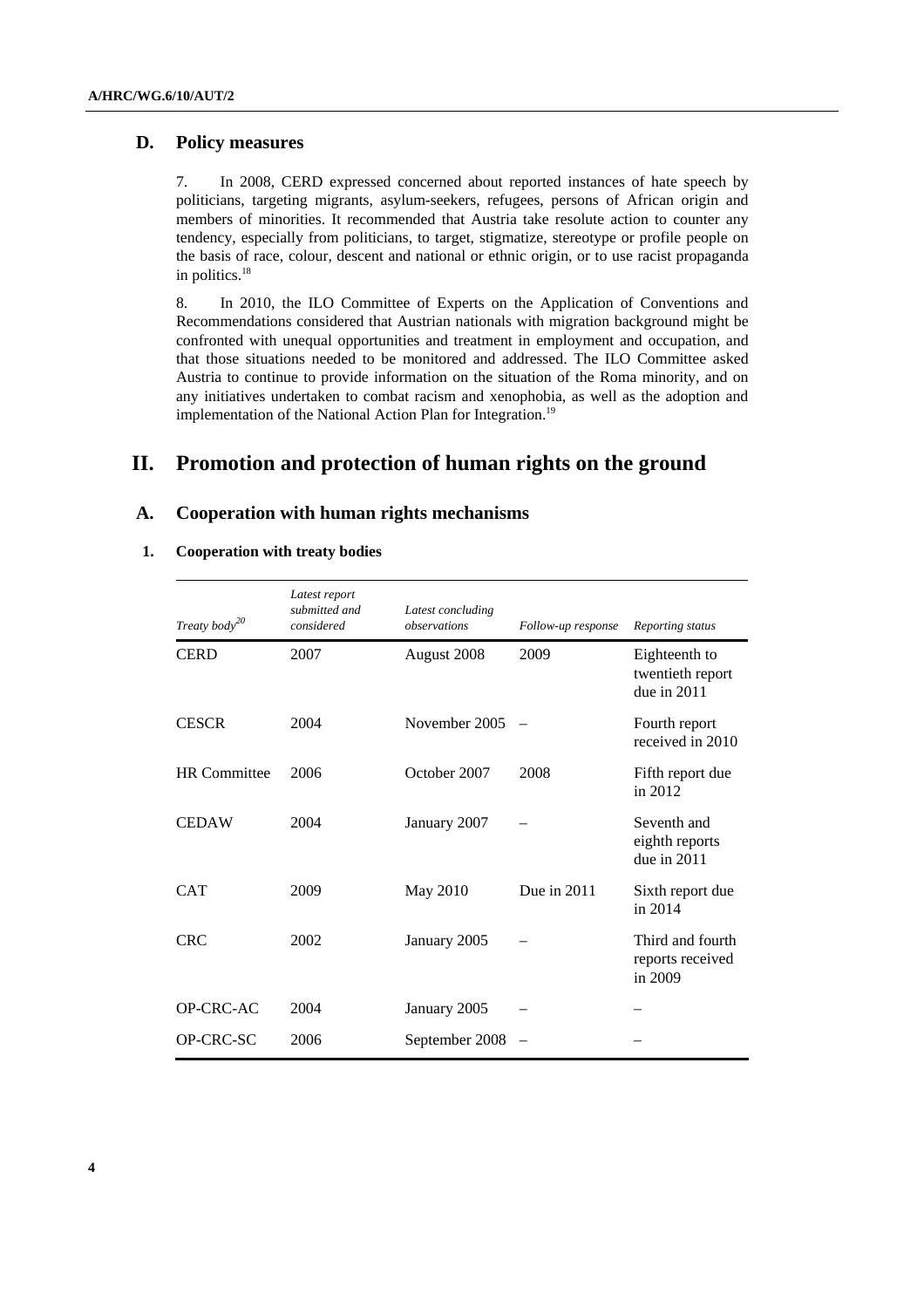#### **2. Cooperation with special procedures**

| Standing invitation issued                                | Yes                                                                                                                |
|-----------------------------------------------------------|--------------------------------------------------------------------------------------------------------------------|
| Latest visits or mission reports                          |                                                                                                                    |
| Visits agreed upon in principle                           |                                                                                                                    |
| Visits requested and not yet agreed upon                  |                                                                                                                    |
| <i>Facilitation/cooperation during missions</i>           |                                                                                                                    |
| Follow-up to visits                                       |                                                                                                                    |
| Responses to letters of allegations and<br>urgent appeals | During the period under review, three<br>communications were sent. The<br>Government replied to one communication. |
| Responses to questionnaires on thematic<br>issues         | Austria responded to 6 of the 23<br>questionnaires sent by special procedures<br>mandate holders. <sup>21</sup>    |

#### **3. Cooperation with the Office of the High Commissioner for Human Rights**

9. Austria has been a steady donor since 1995 and has increased its support over the last 5 years. Austria has also made annual contributions to the United Nations Voluntary Fund for Victims of Torture, with the exception of 2008.<sup>22</sup>

# **B. Implementation of international human rights obligations, taking into account applicable international humanitarian law**

#### **1. Equality and non-discrimination**

10. In 2005, CRC was concerned at the discriminatory attitudes and manifestations of neo-Nazism, racism, xenophobia and related intolerance towards migrant communities and those of certain ethnic backgrounds, and at their impact on children belonging to these groups, as well as towards refugee and asylum-seeking children.<sup>23</sup>

11. In 2007, CEDAW urged Austria to ensure that the equal treatment of women and men was ensured in all spheres of life.<sup>24</sup>

12. In 2008, CESCR expressed its deep concern about the persistence of racist and xenophobic attitudes among some sectors of the population.<sup>25</sup> CERD recommended that Austria take steps to simplify the procedures to ensure that the complaints against racial discrimination were processed free of charge, and to offer legal assistance to persons who needed it.26

13. In 2008, CERD recommended that Austria review the effectiveness of its current legal framework on non-discrimination with a view to initiating a harmonization process. It further recommended that Austria invite civil society to participate in such a process.<sup>27</sup>

14. CERD was also concerned about the frequent denial of access to places intended for use by the general public to persons of African and Latin-American origin and Roma.<sup>28</sup>

15. CERD noted that Austria has adopted measures to combat racism, stereotyping and racial prejudice in the media, such as the incorporation into the Federal Act for Austrian Broadcasting of provisions prohibiting racial incitement. However, CERD was concerned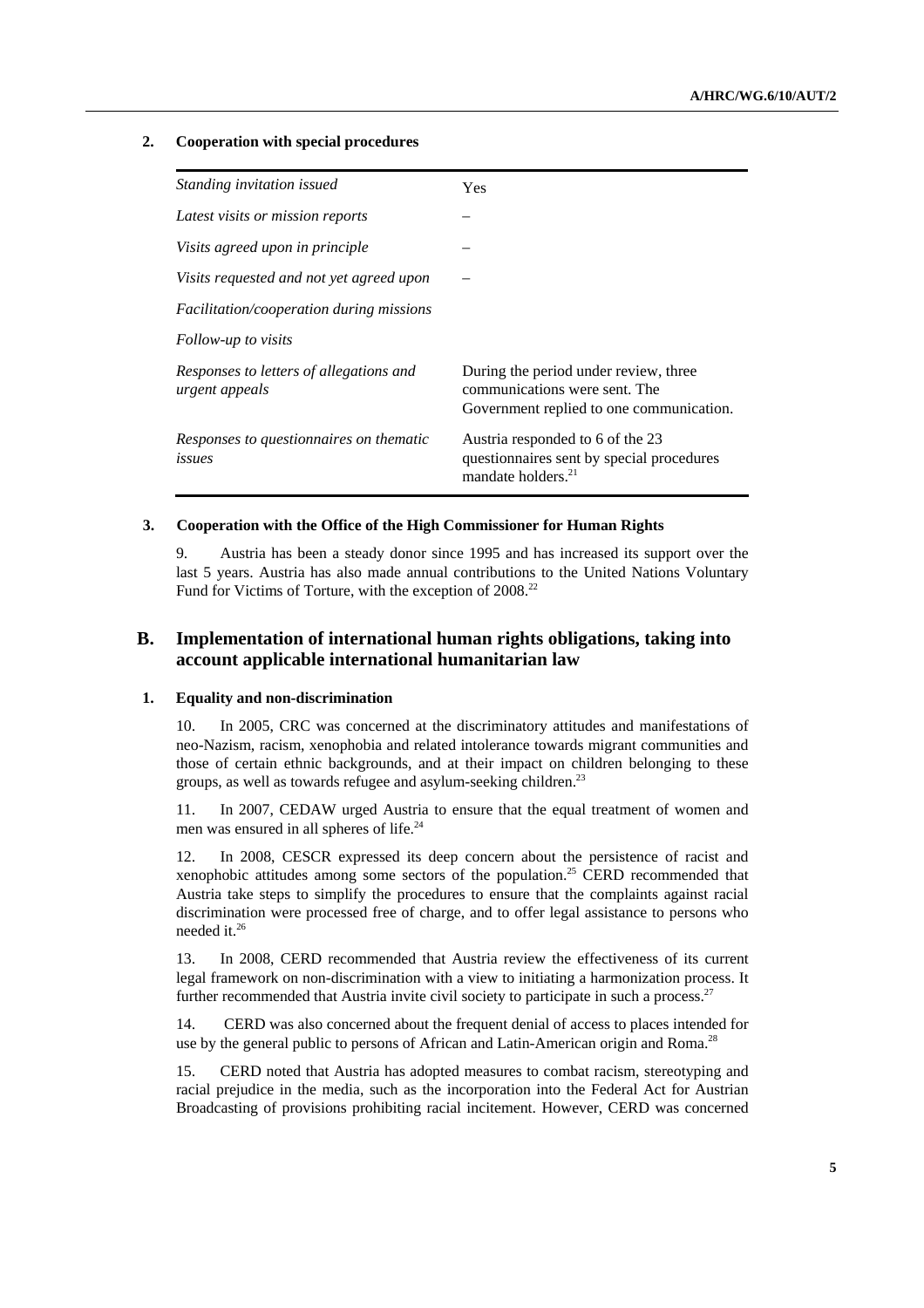that some media contributed to the creation of an atmosphere of hostility and rejection towards non-citizens in Austria. It encouraged Austria to work towards the reactivation of the mechanism of self-regulation of print media through the Austrian Press Council.<sup>29</sup>

16. In 2010, the ILO Committee of Experts noted that "social origin" was absent from the existing equal treatment legislation and recalled that it was one of the prohibited grounds of discrimination in the Discrimination (Employment and Occupation) Convention (No. 111), to which Austria is a party. $30$ 

#### **2. Right to life, liberty and security of the person**

17. In 2007, CEDAW was concerned about the absence of a comprehensive strategy to combat all forms of violence against women and the lack of an effective institutional mechanism to coordinate, monitor and assess actions at the governmental level to prevent and address this scourge.<sup>31</sup>

18. In 2010, CAT recommended that Austria increase its efforts to ensure that urgent and efficient protection measures are put in place to prevent, combat and punish perpetrators of violence against women and children, including domestic violence and sexual abuse.<sup>32</sup>

19. In 2007, the HR Committee was concerned about reports that Austria had repeatedly failed to initiate a prompt investigation and that only lenient sentences and disciplinary sanctions had been imposed in cases of death and abuse in police custody. It was particularly concerned about the cases of Cheibani Wague and Bakary Jassay.<sup>33</sup>

20. In 2008, CERD strongly recommended that Austria take the necessary steps to prevent questioning, arrests, searches and interrogations which are based on physical appearance, colour or membership of a racial or ethnic group, or any profiling. It further urged Austria to severely punish acts of ill-treatment committed by law enforcement officials against non-citizens.34 CERD recommended that Austria consider the establishment of a fully independent monitoring body with powers to investigate complaints about police misconduct.<sup>35</sup>

21. In 2010, CAT continued to be concerned about the high level of impunity in cases of police brutality, including that perceived to be racially motivated.<sup>36</sup> It recommended that Austria ensure prompt, thorough and impartial investigations into allegations of torture and ill-treatment.<sup>37</sup>

22. CAT recommended that Austria strengthen its efforts to alleviate the overcrowding of penitentiary institutions. It urged Austria to investigate promptly, thoroughly and impartially all deaths of detainees.<sup>38</sup>

23. CAT was concerned at the continuing use of net beds as a measure of restraint in psychiatric and social welfare establishments.<sup>3</sup>

24. In 2010, the ILO Committee of Experts referred to the Law on the Execution of Sentences and stated that contracts for the hiring of prison labour to private enterprises in Austria correspond to what is expressly prohibited by the ILO Forced Labour Convention (No. 29). It reiterated its hope that Austria would take the necessary measures to grant prisoners working for private enterprises a legal status with rights and conditions of employment that are compatible with basic human rights standards.<sup>40</sup>

25. In 2005, CRC appreciated that corporal punishment has been prohibited by law in all settings, including in the family, the penal system and institutions of childcare. However, it was concerned that corporal punishment may still be practised in the family.<sup>41</sup>

26. In 2005, CRC recommended that Austria continue to take measures to prevent sex tourism. It urged Austria to strengthen cooperation with the tourism industry, NGOs and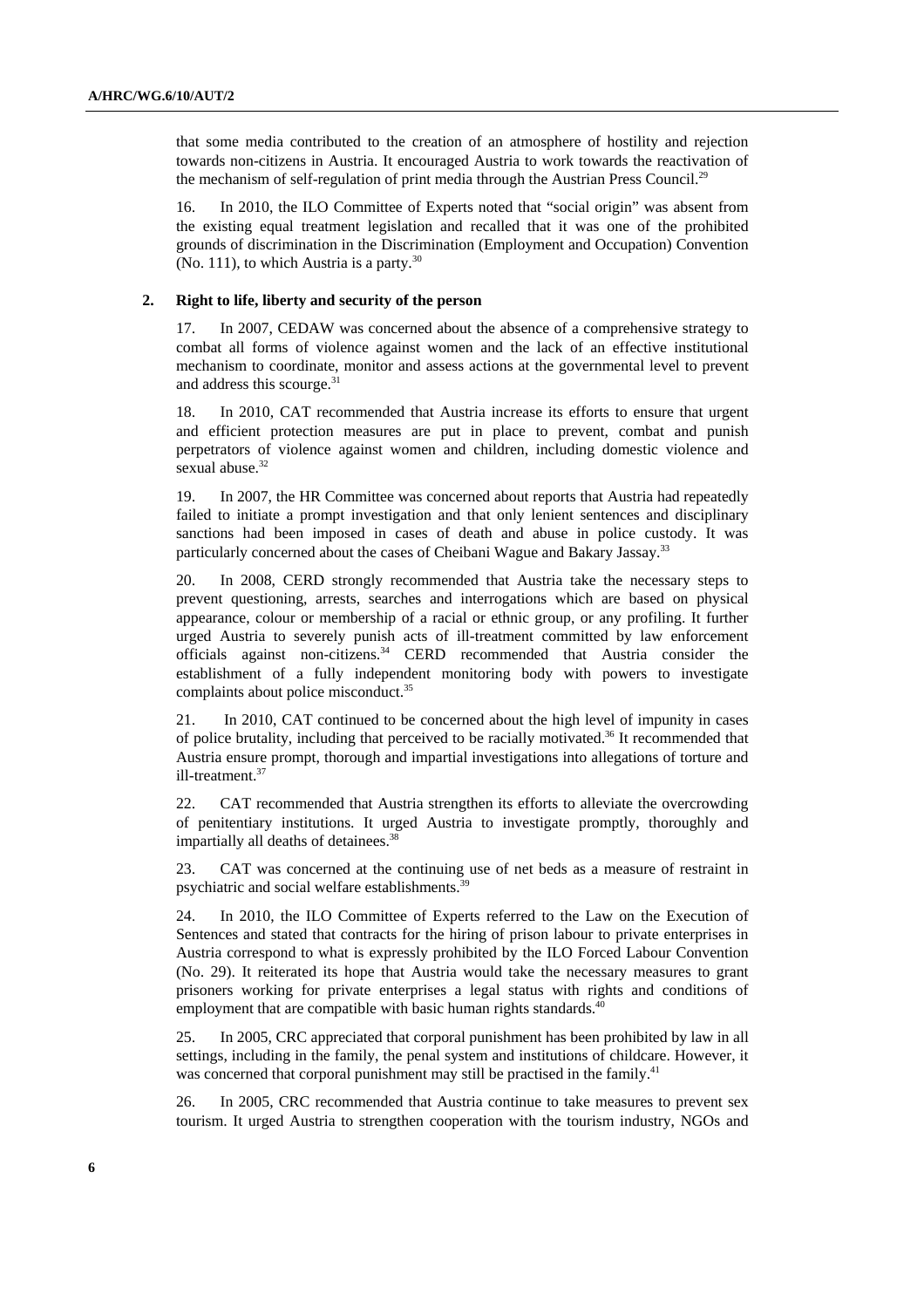civil society organizations in order to promote responsible tourism by the dissemination of the Code of Conduct for the Protection of Children from Sexual Exploitation in Travel and Tourism of the World Tourism Organization among employees within the tourism industry and awareness-raising campaigns for the general public.<sup>42</sup> CRC recommended that Austria allocate sufficient resources to preventive measures against the sale and trafficking in children and that those measure be carried out in collaboration with relevant international and civil society organizations.<sup>43</sup>

27. In 2008, CEDAW invited Austria to ensure that the newly drafted national action plan against human trafficking contained a comprehensive strategy to combat trafficking in women and girls and included prevention measures, to ensure the effective prosecution and punishment of offenders and victim support. It also recommended that Austria further strengthen bilateral, regional and international cooperation with countries of origin, transit and destination so as to further curb this phenomenon.<sup>44</sup>

28. In 2009, the ILO Committee of Experts noted from the Government's report that, in the past few years, over 1,300 children, mostly from Eastern Europe, had been picked up by the police, youth welfare institutions and private organizations. The Committee of Experts requested Austria to provide the number of children withdrawn from the worst forms of child labour and rehabilitated, in conformity with the ILO Convention (No. 182) concerning the Prohibition and Immediate Action for the Elimination of the Worst Forms of Child Labour.<sup>45</sup>

29. In 2005, CRC was concerned at the suicide forums accessible on the Internet where young people can exchange experiences and suicidal thoughts. It recommended that Austria undertake practical measures to prevent access through the Internet to information inciting suicide.<sup>46</sup>

30. CRC also recommended that Austria consider the possibility of increasing the minimum age for voluntary recruitment to 18 years.<sup>47</sup>

#### **3. Administration of justice**

31. In 2010, CAT was concerned at the restrictions placed by Austria on the exercise of the right of an arrested or detained person to communicate with counsel and have counsel present during interrogations. It noted with concern that, pursuant to section 59 (1) of the amended Code of Criminal Procedure, police officers can monitor contacts between the arrested or detained person and counsel and exclude the presence of counsel during interrogations if "it appears necessary to prevent interference in ongoing investigations or corruption of evidence". It was also concerned at the content of paragraph 24 of Internal Instruction (Erlass) Ref. BMI-EE1500/0007-II/2/a/2009 issued by the Federal Ministry of Interior on 30 January 2009, which would seem to imply that there is no obligation on the part of the police to delay questioning to allow the lawyer to arrive at the place of interrogation.<sup>48</sup>

32. In 2005, CRC was concerned about the increasing number of persons below 18 placed in detention, disproportionally affecting those of foreign origin, and that persons below 18 are not always separated from adults.<sup>49</sup> CAT recommended that Austria should take the necessary measures to ensure the proper functioning of the juvenile justice system in compliance with international standards and to guarantee that minors are always heard in the presence of a legal representative.<sup>50</sup>

33. In 2010, CAT reiterated its recommendation that Austria should consider establishing a fully fledged and properly funded system of legal aid. It also recommended that Austria should take the necessary measures to provide an effective free legal aid system, in particular for indigent criminal suspects.<sup>51</sup>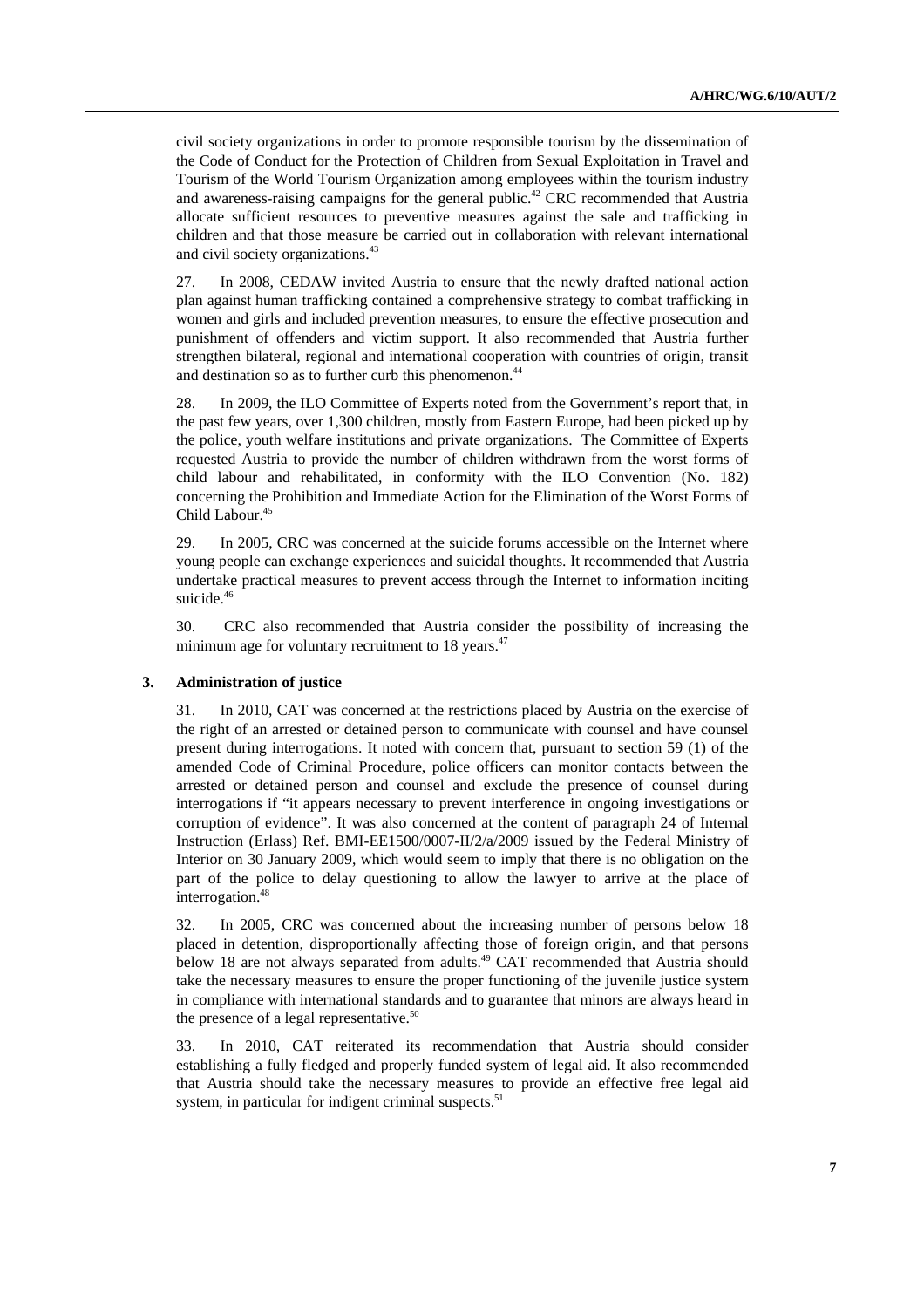34. CAT recommended Austria should continue its efforts to diversify the composition of its police force and correction services and to extend recruitment drives amongst ethnic minority communities throughout the country.52

#### **4. Right to privacy, marriage and family life**

35. In 2005, CRC was concerned at the practice of anonymous birth in Austria (also known as "baby flaps" or "baby nests") and noted the information that some data on the parent(s) were collected in an informal manner. It recommended that Austria, as a matter of urgency, introduce and implement legal provisions and regulations for the separate registration of all relevant medical and other data, in particular the name and date of birth of the parent(s) and allow the child at an appropriate time to have access to these data.<sup>53</sup>

#### **5. Right to participate in public and political life**

36. In 2007, CEDAW recommended that Austria take measures, in particular temporary special measures, in accordance with the Convention, so as to accelerate the achievement of women's full and equal participation in all elected and appointed bodies, especially at the decision-making level. It encouraged Austria to work towards strengthening women's position in leadership roles in academia and in decision-making posts in economic life.<sup>54</sup>

#### **6. Right to work and to just and favourable conditions of work**

37. In 2005, CRC remained concerned that domestic legislation continues to permit children from the age of 12 to be involved in light work. It reiterated its previous recommendation that Austria amend its domestic legislation by raising this age.<sup>55</sup>

38. In 2006 , CESCR recommended that Austria adopt measures to enforce the principle of equal pay for equal work, as well as enact legislation to strengthen the protection of persons working under atypical employment contracts, and that it intensify its efforts in the field of qualification programmes for women working in low-paid jobs and unemployed women.<sup>56</sup>

39. In 2007, CEDAW was concerned that women remain disadvantaged in the labour market. It noted with concern the impact of women's unequal situation in the labour market on their poverty levels.<sup>57</sup>

40. In 2010, the ILO Committee of Experts noted that the gross annual income of women employed full-time for 2007 was some 22 per cent lower than men's. In the same year, women's gross hourly wage was 25.5 per cent lower than men's. Similarly, wide gender remuneration gaps existed in respect of average hourly wages received by full-time and part-time workers.<sup>5</sup>

#### **7. Right to social security and to an adequate standard of living**

41. In 2005, CRC remained concerned at the high rate of poverty, mainly affecting single-parent families, large families and families of foreign origin. It recommended that Austria continue to provide well-coordinated financial assistance to provide support to economically disadvantaged families.<sup>59</sup>

42. In 2006, CESCR recommended that Austria strengthen its support for families with many children and to consider introducing a minimum guaranteed income for everyone without a sufficient source of income.<sup>60</sup>

43. On drug abuse, CESCR recommended that Austria educate young people about the risks of drug, tobacco and alcohol consumption.<sup>61</sup>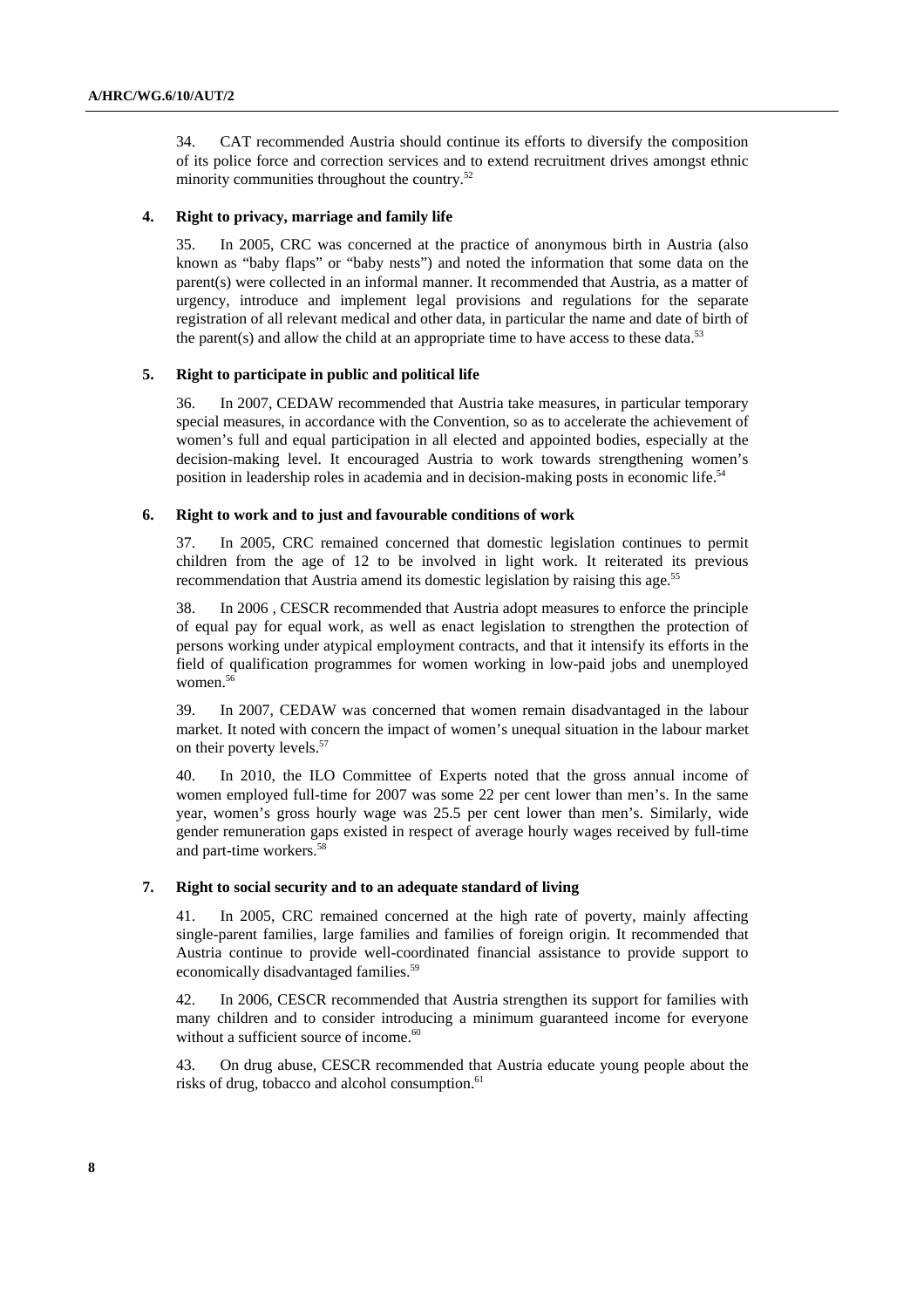#### **8. Right to education and to participate in the cultural life of the community**

44. In 2006, CESCR noted with concern the low representation of women in university teaching posts. $62$  It recommended that Austria take initiatives in providing more opportunities for women, with a view to encouraging them to undertake academic careers.<sup>63</sup>

#### **9. Minorities and indigenous peoples**

45. In 2007, the HR Committee recommended that Austria intensify its efforts to provide adequate opportunities for Roma children to receive instruction in or on their language and culture, wherever there is sufficient demand, and ensure adequate training and recruitment of qualified teachers for that purpose.<sup>64</sup>

46. In 2008, CERD was concerned about the distinction between autochthonous minorities and other minority groups. The Committee was further concerned about the application of a different treatment to individuals belonging to "autochthonous national minorities" residing in the so called "historical settlement areas", inter alia, the Slovene minority in Carinthia and the Roma and Croat minorities in Burgenland, and individuals who did not reside in those settlement areas, such as Slovenes outside Carinthia and Roma and Croats outside Burgenland. The Committee considered that those distinctions might lead to unjustified differential treatment.<sup>65</sup>

47. CERD recommended that Austria review the relevant laws and provisions regarding Autochthonous National Minorities Advisory Councils and their structure, in order to ensure that national minority members of these Councils were freely elected by their respective minority and also to ensure that these Councils represent a real dialogue partner for the different bodies of Austria.<sup>66</sup>

#### **10. Migrants, refugees and asylum-seekers**

48. In 2005, CRC remained concerned that the existing reception facilities were still insufficient compared to the number of applicants, and that unaccompanied and separated asylum-seeking children were not systematically assigned guardians.<sup>67</sup>

49. In 2007, the HR Committee recommended that Austria ensure adequate medical supervision and treatment of detainees awaiting deportation who were on hunger strike.<sup>68</sup>

50. The HR Committee also recommended that Austria review its detention policy with regard to asylum-seekers, in particular traumatized persons, give priority to alternative forms of accommodation for asylum-seekers and full access to free and qualified legal counselling and adequate medical services.<sup>69</sup>

51. In 2007, CEDAW expressed concern that some groups of women and girls, including migrants, asylum-seekers and refugees, might be subject to multiple forms of discrimination. It called upon Austria to keep under review and carefully monitor the impact of its laws and policies on women migrants, refugees and asylum-seekers, including the clear adoption of a gender perspective in the action plan for migrants.<sup>70</sup>

52. In 2010, CAT was concerned that persons basing their repeat applications for international protection on new grounds could not be granted a stay of their expulsion if they lodged their application within two days prior to the date set for deportation. Furthermore, persons whose first asylum application was not found admissible according to the European Council's Dublin II Regulation were, in case of repeat application, now excluded from de facto protection against removal. It was concerned that an appeal of a decision denying asylum based on a procedural issue did not have automatic suspensive effect.<sup>71</sup>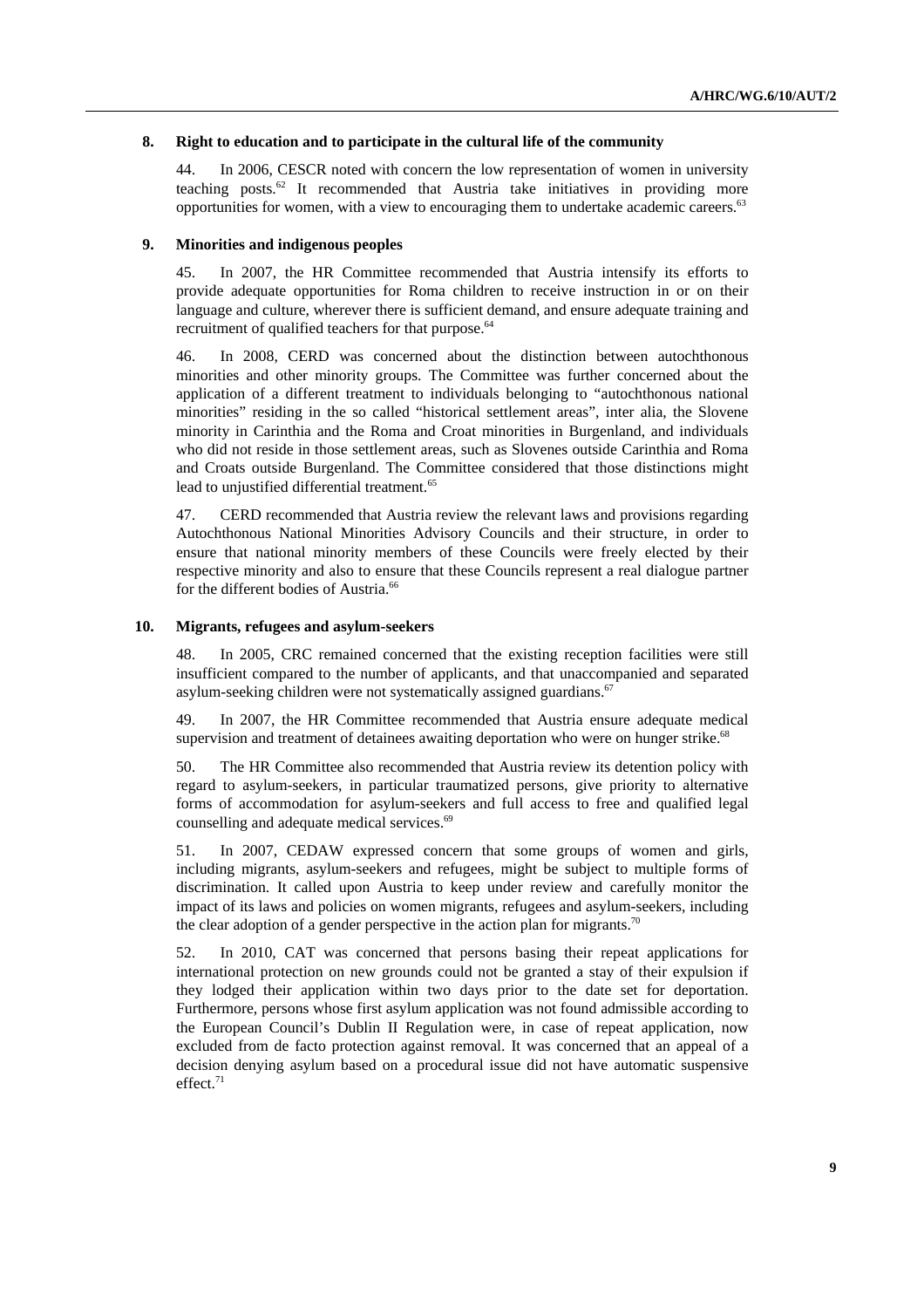53. CAT was concerned at the detention policy applied to asylum-seekers, including reports that they are held in police detention centres for criminal and administrative offenders, in some cases confined in their cells for 23 hours a day.72

# **III. Achievements, best practices, challenges and constraints**

N/A

# **IV. Key national priorities, initiatives and commitments**

# **Specific recommendations for follow-up**

54. In 2010, CAT recommended that Austria include in its next periodic report information concerning compliance with its obligations under the Convention by Austrian Armed Forces deployed abroad.<sup>73</sup> It requested Austria to provide information, within one year, in response to recommendations in paragraphs 9 (fundamental safeguards), 16 (detention conditions) and 19 (impartial investigations) of its concluding observations.<sup>7</sup>

# **V. Capacity-building and technical assistance**

N/A

1

*Notes* 

|                                                                                           | Unless indicated otherwise, the status of ratifications of instruments listed in the table may be found |  |  |
|-------------------------------------------------------------------------------------------|---------------------------------------------------------------------------------------------------------|--|--|
| in Multilateral Treaties Deposited with the Secretary-General: Status as at 1 April 2009  |                                                                                                         |  |  |
|                                                                                           | (ST/LEG/SER.E.26), supplemented by the official website of the United Nations Treaty Collection         |  |  |
|                                                                                           | database, Office of Legal Affairs of the United Nations Secretariat, http://treaties.un.org/.           |  |  |
|                                                                                           | The following abbreviations have been used for this document:                                           |  |  |
| <b>ICERD</b>                                                                              | International Convention on the Elimination of All Forms of Racial Discrimination                       |  |  |
| <b>ICESCR</b>                                                                             | International Covenant on Economic, Social and Cultural Rights                                          |  |  |
| <b>OP-ICESCR</b>                                                                          | Optional Protocol to ICESCR                                                                             |  |  |
| <b>ICCPR</b>                                                                              | International Covenant on Civil and Political Rights                                                    |  |  |
| <b>ICCPR-OP 1</b>                                                                         | <b>Optional Protocol to ICCPR</b>                                                                       |  |  |
| <b>ICCPR-OP 2</b>                                                                         | Second Optional Protocol to ICCPR, aiming at the abolition of the death penalty                         |  |  |
| <b>CEDAW</b>                                                                              | Convention on the Elimination of All Forms of Discrimination against Women                              |  |  |
| <b>OP-CEDAW</b>                                                                           | Optional Protocol to CEDAW                                                                              |  |  |
| <b>CAT</b>                                                                                | Convention against Torture and Other Cruel, Inhuman or Degrading Treatment or                           |  |  |
|                                                                                           | Punishment                                                                                              |  |  |
| OP-CAT                                                                                    | Optional Protocol to CAT                                                                                |  |  |
| <b>CRC</b>                                                                                | Convention on the Rights of the Child                                                                   |  |  |
| OP-CRC-AC                                                                                 | Optional Protocol to CRC on the involvement of children in armed conflict                               |  |  |
| OP-CRC-SC                                                                                 | Optional Protocol to CRC on the sale of children, child prostitution and child                          |  |  |
|                                                                                           | pornography                                                                                             |  |  |
| <b>ICRMW</b>                                                                              | International Convention on the Protection of the Rights of All Migrant Workers                         |  |  |
|                                                                                           | and Members of Their Families                                                                           |  |  |
| <b>CRPD</b>                                                                               | Convention on the Rights of Persons with Disabilities                                                   |  |  |
| <b>OP-CRPD</b>                                                                            | Optional Protocol to the Convention on the Rights of Persons with Disabilities                          |  |  |
| <b>CED</b>                                                                                | International Convention for the Protection of All Persons from Enforced                                |  |  |
|                                                                                           | Disappearance                                                                                           |  |  |
| Adopted by the General Assembly in its resolution 63/117 of 10 December 2008. Article 17, |                                                                                                         |  |  |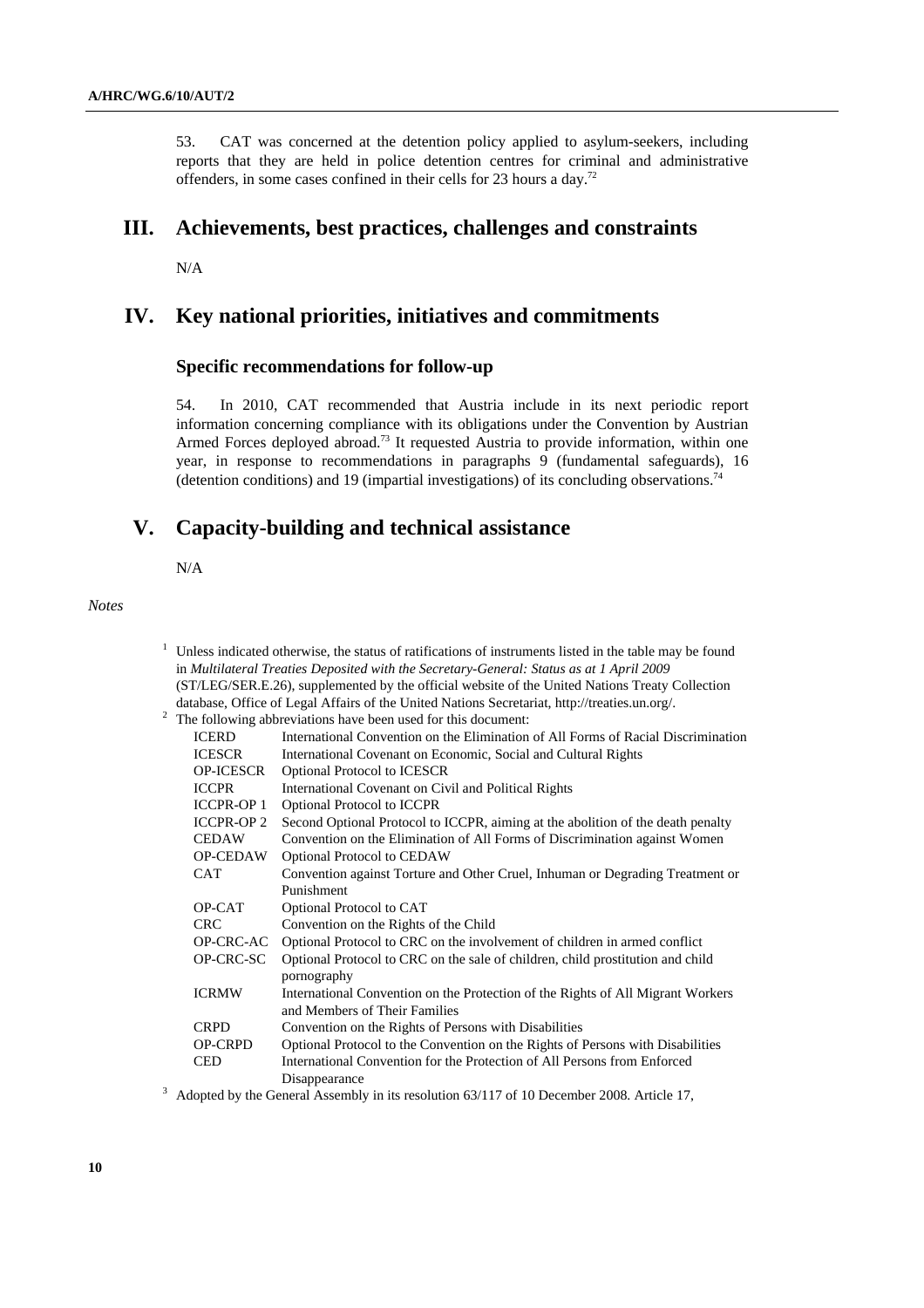paragraph 1, of OP-ICESCR states that "the present Protocol is open for signature by any State that has signed, ratified or acceded to the Covenant".

- Protocol to Prevent, Suppress and Punish Trafficking in Persons, Especially Women and Children, supplementing the United Nations Convention against Transnational Organized Crime.
- <sup>5</sup> 1951 Convention relating to the Status of Refugees and its 1967 Protocol, 1954 Convention relating to the Status of Stateless Persons and 1961 Convention on the Reduction of Statelessness.
- <sup>6</sup> Geneva Convention for the Amelioration of the Condition of the Wounded and Sick in Armed Forces in the Field (First Convention); Geneva Convention for the Amelioration of the Condition of Wounded, Sick and Shipwrecked Members of Armed Forces at Sea (Second Convention); Convention relative to the Treatment of Prisoners of War (Third Convention); Convention relative to the Protection of Civilian Persons in Time of War (Fourth Convention); Protocol Additional to the Geneva Conventions of 12 August 1949, and relating to the Protection of Victims of International Armed Conflicts (Protocol I); Protocol Additional to the Geneva Conventions of 12 August 1949, and relating to the Protection of Victims of Non-International Armed Conflicts (Protocol II); Protocol Additional to the Geneva Conventions of 12 August 1949, and relating to the Adoption of an Additional Distinctive Emblem (Protocol III). For the official status of ratifications, see Federal Department of Foreign Affairs of Switzerland, at
- www.eda.admin.ch/eda/fr/home/topics/intla/intrea/chdep/warvic.html.<br>7 International Labour Operaintien Convention Na. 20 concerning Form
- International Labour Organization Convention No. 29 concerning Forced or Compulsory Labour; Convention No. 105 concerning the Abolition of Forced Labour, Convention No. 87 concerning Freedom of Association and Protection of the Right to Organise; Convention No. 98 concerning the Application of the Principles of the Right to Organise and to Bargain Collectively; Convention No. 100 concerning Equal Remuneration for Men and Women Workers for Work of Equal Value; Convention No. 111 concerning Discrimination in Respect of Employment and Occupation; Convention No. 138 concerning Minimum Age for Admission to Employment; Convention No. 182 concerning the Prohibition and Immediate Action for the Elimination of the Worst Forms of Child Labour.
- Concluding observations of the Committee against Torture (CAT), CAT/C/AUT/CO/4-5, 20 May 2010, para. 28.
- Concluding observations of the Committee on the Elimination of Discrimination against Women (CEDAW), CEDAW/C/AUT/CO/6, 2 February 2007, para. 33.<br><sup>10</sup> Concluding observations of the Committee on Economic, Social and Cultural Rights (CESCR),
- 
- E/C.12/AUT/CO/3, 25 January 2006, para. 33.<br><sup>11</sup> Concluding observations of the Committee on the Elimination of Racial Discrimination (CERD),
- CERD/C/AUT/CO/17, 21 August 2008, para. 27.<br><sup>12</sup> Concluding observations of the Committee on the Rights of the Child (CRC), CRC/C/15/Add.251, 31<br>March 2005, paras. 8–9.
- $13$  CAT/C/AUT/CO/4-5, para. 5.
- <sup>14</sup> For the list of national human rights institutions with accreditation status granted by the International Coordinating Committee of National Institutions for the Promotion and Protection of Human Rights (ICC), see A/HRC/13/45, annex I. 15 CERD/C/AUT/CO/17, para. 13.
- 
- 16 CAT/C/AUT/CO/4-5, para. 19.
- 17 E/C.12/AUT/CO/3, para. 19.
- 18 CERD/C/AUT/CO/17, para. 16.
- <sup>19</sup> ILO Committee of Experts on the Application of Conventions and Recommendations, Individual Direct Request concerning Discrimination (Employment and Occupation) Convention, 1958 (No. 111), 2010, Geneva, doc. No. (ILOLEX) 092010AUT111, seventh paragraph. 20 The following abbreviations have been used for this document:
- 

| <b>CERD</b>  | Committee on the Elimination of Racial Discrimination                |  |  |
|--------------|----------------------------------------------------------------------|--|--|
| <b>CESCR</b> | Committee on Economic, Social and Cultural Rights                    |  |  |
| HR Committee | Human Rights Committee                                               |  |  |
| <b>CEDAW</b> | Committee on the Elimination of Discrimination against Women         |  |  |
| <b>CAT</b>   | Committee against Torture                                            |  |  |
| <b>CRC</b>   | Committee on the Rights of the Child CRPD Committee on the Rights of |  |  |
|              | Persons with Disabilities                                            |  |  |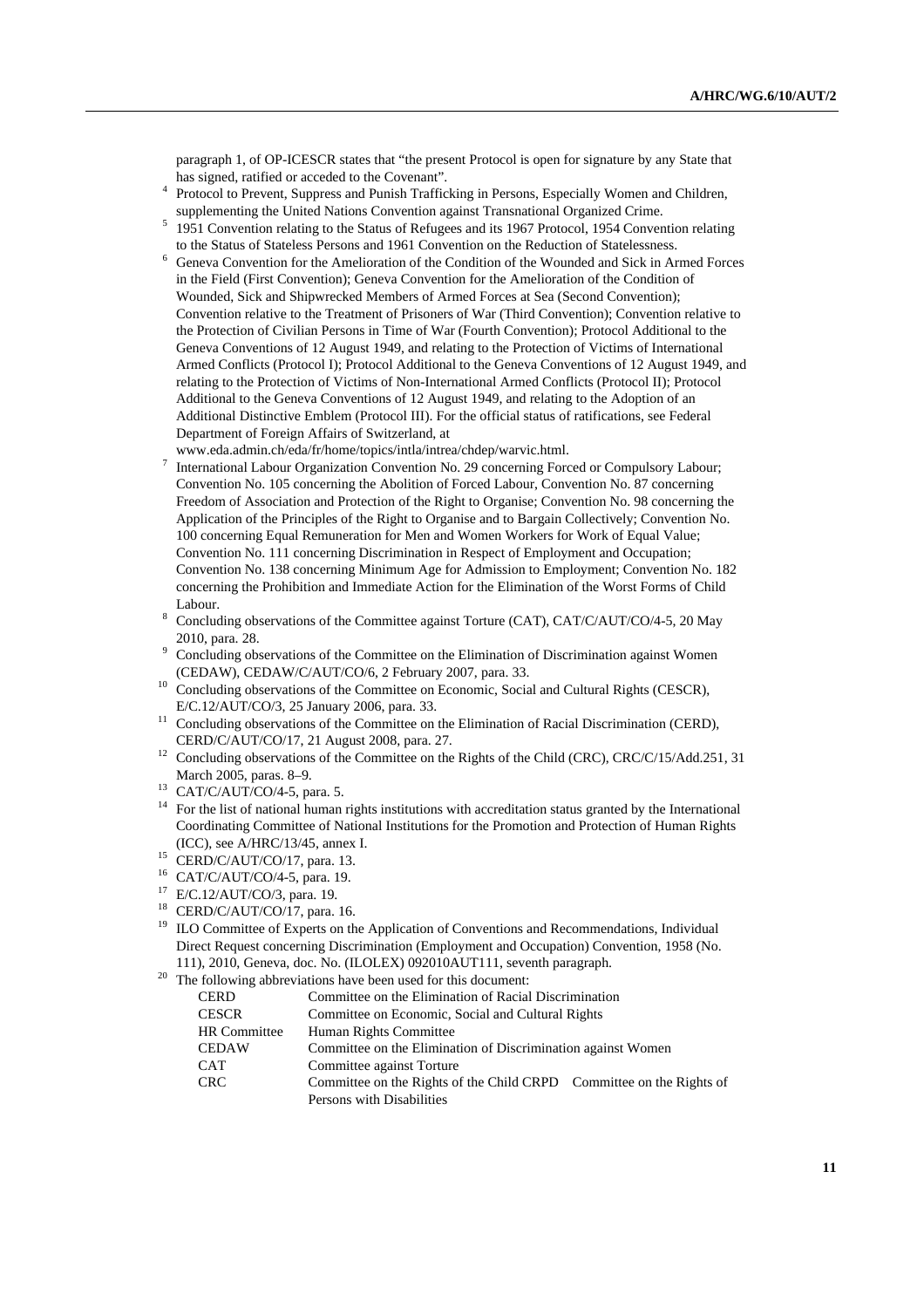- The questionnaires referred to are those reflected in an official report by a special procedure mandate holder issued between 1 January 2006 and 30 June 2010. Responses counted for the purposes of this section are those received within the relevant deadlines, and referred to in the following documents: (a) E/CN.4/2006/62, para. 24, and E/CN.4/2006/67, para. 22; (b) A/HRC/4/23, para. 14; (c) A/HRC/4/24, para. 9; (d) A/HRC/4/29, para. 47; (e) A/HRC/4/31, para. 24; (f) A/HRC/4/35/Add.3, para. 7; (g) A/HRC/6/15, para. 7; (h) A/HRC/7/6, annex; (i) A/HRC/7/8, para. 35; (j) A/HRC/8/10, para.120, footnote 48; (k) A/62/301, paras. 27, 32, 38, 44 and 51; (l) A/HRC/10/16 and Corr.1, footnote 29; (m) A/HRC/11/6, annex; (n) A/HRC/11/8, para. 56; (o) A/HRC/11/9, para. 8, footnote 1; (p) A/HRC/12/21, para.2, footnote 1; (q) A/HRC/12/23, para. 12; (r) A/HRC/12/31, para. 1, footnote 2; (s) A/HRC/13/22/Add.4; (t) A/HRC/13/30, para. 49; (u) A/HRC/13/42, annex I; (v) A/HRC/14/25,
- para. 6, footnote 1; (w) A/HRC/14/31, para. 5, footnote 2. 22 OHCHR, *2006 Annual Report: Activities and Results* (Geneva, OHCHR, 2006), p. 158; OHCHR, *2007 Annual Report: Activities and Results* (Geneva, OHCHR, 2007), pp. 147, 151, 154 and 162; OHCHR, *2008 Annual Report: Activities and Results* (Geneva, OHCHR, 2008), pp. 174, 179, 181 and 191; OHCHR, *2009 Annual Report: Activities and Results* (Geneva, OHCHR, 2009), pp. 190, 195, 197 and 205; OHCHR, *2010 Annual Report: Activities and Results* (forthcoming). 23 CRC/C/15/Add.251, para. 20.
- 
- 24 CEDAW/C/AUT/CO/6, para. 12.
- <sup>25</sup> E/C.12/AUT/CO/3, para. 9.
- $26$  CERD/C/AUT/CO/17, para. 24.
- 27 Ibid., para. 12.
- 28 Ibid., para. 23.
- 29 Ibid., para. 26.
- <sup>30</sup> ILO Committee of Experts on the Application of Conventions and Recommendations, Individual Direct Request concerning Discrimination (Employment and Occupation) Convention, 1958 (No. 111), 2010, Geneva, doc. No. (ILOLEX) 092010AUT111, fourth paragraph.<br> $31$  CEDAW/C/AUT/CO/6, para. 23.
- 
- 32 CAT/C/AUT/CO/4-5, para. 24.
- <sup>33</sup> Concluding observations of the Human Rights Committee (HR Committee), CCPR/C/AUT/CO/4, 30
- October 2007, para. 11. 34 CERD/C/AUT/CO/17, para. 18.
- 35 Ibid., para. 19.
- 36 CAT/C/AUT/CO/4-5, 20 May 2010, para. 19.
- 37 Ibid., para. 20.
- 38 Ibid., paras. 17–18.
- 39 Ibid., para. 25.
- <sup>40</sup> ILO Committee of Experts on the Application of Conventions and Recommendations, Individual Observation concerning Forced Labour Convention, 1930 (No. 29), 2009, Geneva, doc. No. (ILOLEX) 062009AUT029, fourth to seventh paragraphs. 41 CRC/C/15/Add.251, para. 39.
- 
- <sup>42</sup> Concluding observations of CRC under OPSC, CRC/C/OPSC/AUT/CO/1, 22 October 2008, para. 19.<br><sup>43</sup> Ibid., para. 17.
- 
- 44 CEDAW/C/AUT/CO/6, para. 26.
- <sup>45</sup> ILO Committee of Experts on the Application of Conventions and Recommendations, Individual Direct Request concerning Worst Forms of Child Labour Convention, 1999 (No. 182), 2010, Geneva, doc. No. (ILOLEX) 092009AUT182, third paragraph. 46 CRC/C/15/Add.251, 31 March 2005, paras. 41–42.
- 
- <sup>47</sup> Concluding observations of CRC under OPAC, CRC/C/OPAC/CO/2, January 2005, para. 6.<br><sup>48</sup> CAT/C/AUT/CO/4-5, para. 9.
- 
- <sup>49</sup> CRC/C/15/Add.251, para. 53.<br><sup>50</sup> CAT/C/AUT/CO/4.5, para. 10
- CAT/C/AUT/CO/4-5, para. 10.
- 51 Ibid., para. 11.
- $^{52}$  Ibid., para. 12.
- 53 CRC/C/15/Add.251, paras. 29–30.
- 54 CEDAW/C/AUT/CO/6, para. 28.
- 55 CRC/C/15/Add.251, paras. 49–50.